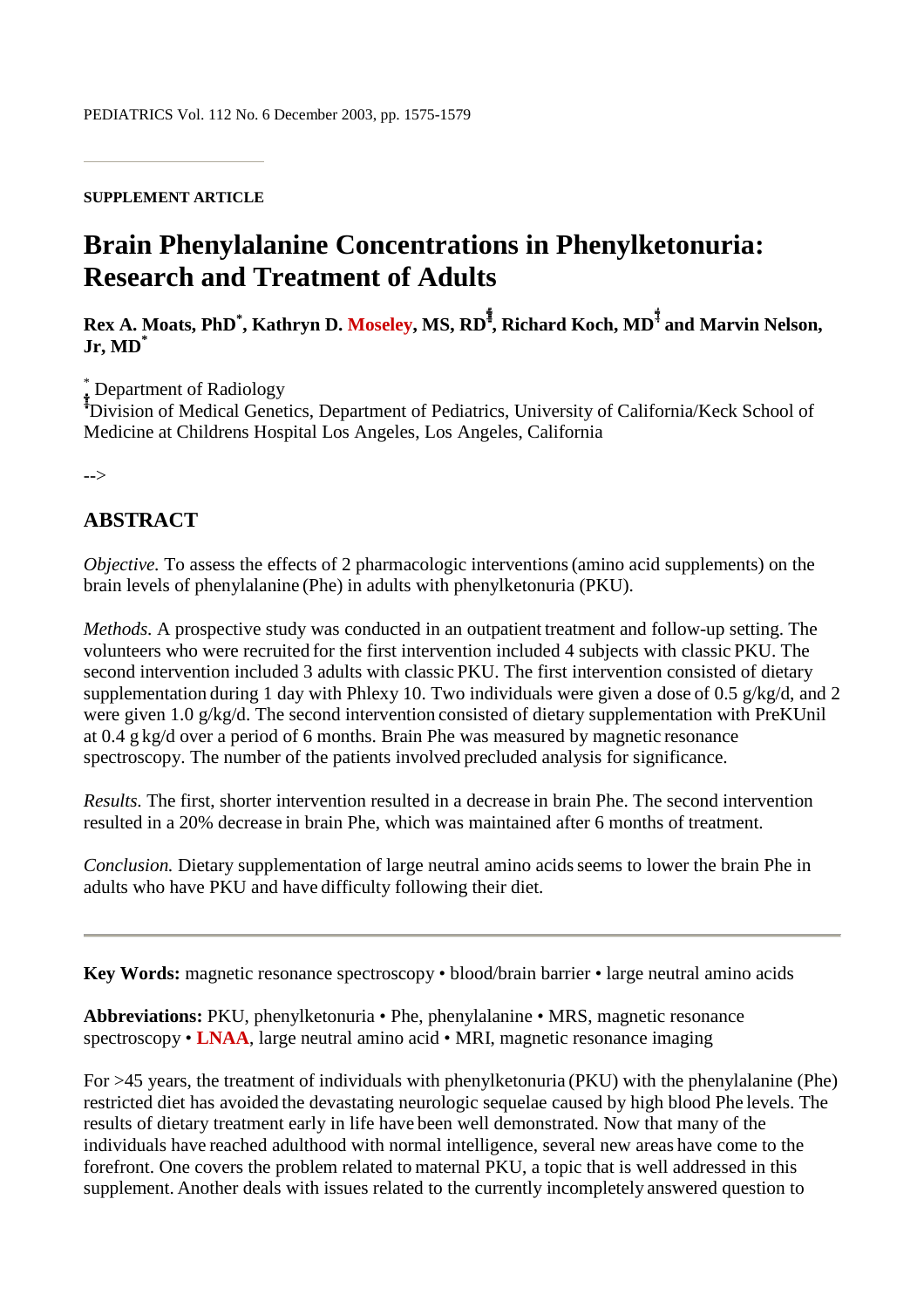what degree adults should continue to be treated with the standard treatment regimen originally implemented for the developing brain during infancy and childhood. Although it is our opinion that "diet for life" makes the most sense, unfortunately, this objective is proving to be unrealistic for many adolescents and adults. Briefly, 1 reason is demonstrated by an informal survey of the success of treatment in adolescents and adults that suggests that 40% to 60% of this population are off diet, and a published report<sup>1</sup> indicated that as much as  $80\%$  do not adhere to recommendations. This less-thanideal compliance has recently forced us to review our treatment regimens for adults.<sup>2</sup> Recently, as our clinic has struggled with treatment protocols for adults, one focus has been to study the brain Phe concentrations by magnetic resonance spectroscopy (MRS) and the possible influence of the medical products. Our identification of exceptional classical individuals (those who have high IQ with no sign of deterioration despite being off diet for >10 years with high blood Phe concentrations) encouraged us to continue our investigations.  $\frac{3.4}{1.4}$ 

Here we report the response to dietary supplements of large neutral amino acids (**LNAA**s) in 2 studies by measuring blood and brain concentrations in 7 individuals with PKU in 2 separate studies. The Phe concentration in the brain is a direct result of transport of Phe across the blood-brain barrier. This transport is competitively inhibited by the presence of other **LNAA** in the blood. Thus, the dynamic equilibrium of brain levels measured in this study could be influenced by the concentration of other **LNAA**s in the blood, which, in turn, could be influenced by an individual's diet. During the past 10 years, several different groups besides ours have studied this relationship.  $5-9$  Although it is generally agreed that the level of brain Phe can be measured, its clinical significance remains to be proved.

# **METHODS**

MRS methods were as previously reported, $3.4$  except that control values based on the literature have been reevaluated. Data for Fig  $\frac{1}{2}$  are a compilation of 2 previous reports<sup>3,4</sup> plus additional patients, bringing the totals to 6 control subjects, 8 carriers, 4 individuals with mild PKU and hyperphenylalaninemia, 22 individuals with typical classical PKU, and 6 exceptional classical individuals(1 repeat examination). Blood and brain measurements were done simultaneously. Informed consent for all individuals was obtained. Plasma amino acids were analyzed by a certified metabolic laboratory at Childrens Hospital Los Angeles using a Beckman 7300 amino acid analyzer.



**Fig 1.** Summary of brain Phe concentrations versus blood Phe concentrations in an individual with PKU.

#### **Study 1**

The Phlexy-10 study consisted of 4 subjects, 1 man and 3 women with classical PKU. The product was supplied by SHS North America. Three of the subjects had never discontinued their medical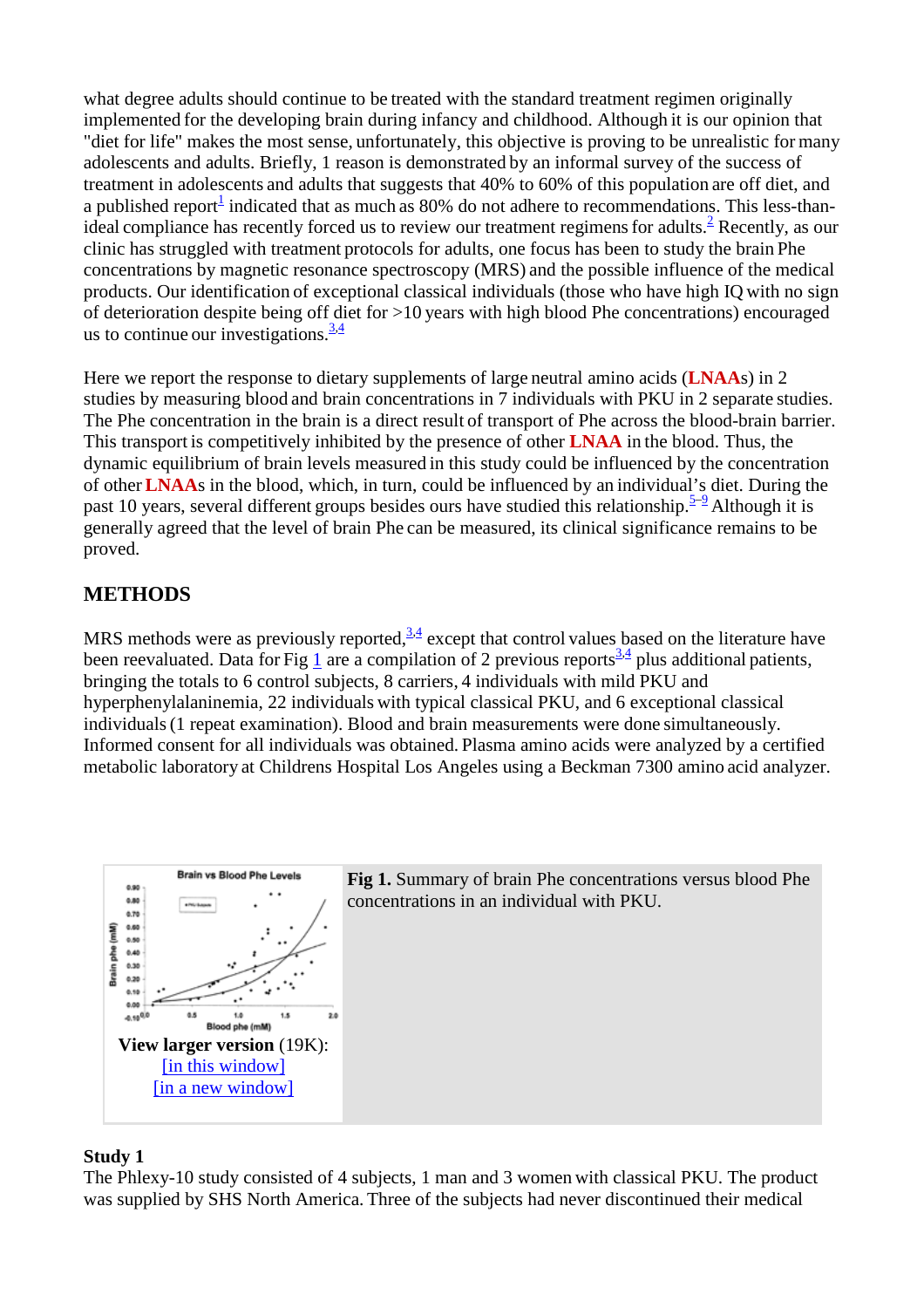product, and 1 had discontinued the diet at the age of 6 years. Two subjects maintained blood Phe concentration between 600 and 900 µmol/L, and 2 were above 1200 µmol/L or 1.2 mmol/L. Each subject was studied for 2 consecutive days and given the Phlexy-10 sachets. Two subjects were given 0.5 g/kg, and 2 were given 1 g/kg of the supplement (Fig 2).





## **Study 2**

Three adults with classical PKU, 1 man and 2 women, volunteered for this study. Two of the subjects had never discontinued their medical product, and 1 had been off diet for  $>20$  years. All 3 subjects maintained blood Phe concentrations above 1.2 mmol/L. Each subject was studied for 3 consecutive days, then 1 month later, and 6 months later for MRS and analysis of plasma amino acids. After initial baseline examinations, each subject was given 0.4 g/kg of PreKUnil (amino acid supplement supplied by NiLab, Middlefart, Denmark). They were instructed to implement a relaxed diet, which included approximately 50 to 60 g of natural protein per day.

## **RESULTS**

Figure 1 shows the result of previous brain MRS examinationsin individuals with PKU examined is subjective. The absolute values differ slightly from our past results because control values have been recalibrated slightly downward (based on reanalysis of the literature), which in turn lowers patients' values, and several new PKU data points have been added.

Individual variability across the group, in the clinically relevant blood concentrations between (600– 1500 µmol/L), showed a 3-fold variation in brain Phe concentration. We believe that this is a true difference as previously proposed. $3,4$ 

If we focus on our exceptional individuals (blood, brain), we see that their brain Phe concentrations range from 0.1 to 0.2 mM. Their brain concentrations differ from typical PKU individuals as they fall below 0.25 mM. The frequency of these exceptional individuals is essentially unknown and may be as high as 10%. The brain Phe concentrations of the individuals with mild PKU also had values <0.25 mM.

The data suggest that the brain Phe concentrations are higher in carriers than those seen in control subjects, but because of the small numbers of subjects, the difference between carriers and control subjects as groups did not reach significance. Four individuals identified with mild PKU (residual enzyme activity in 1 allele) exhibited similar brain Phe concentrations, in the range of the exceptional subjects.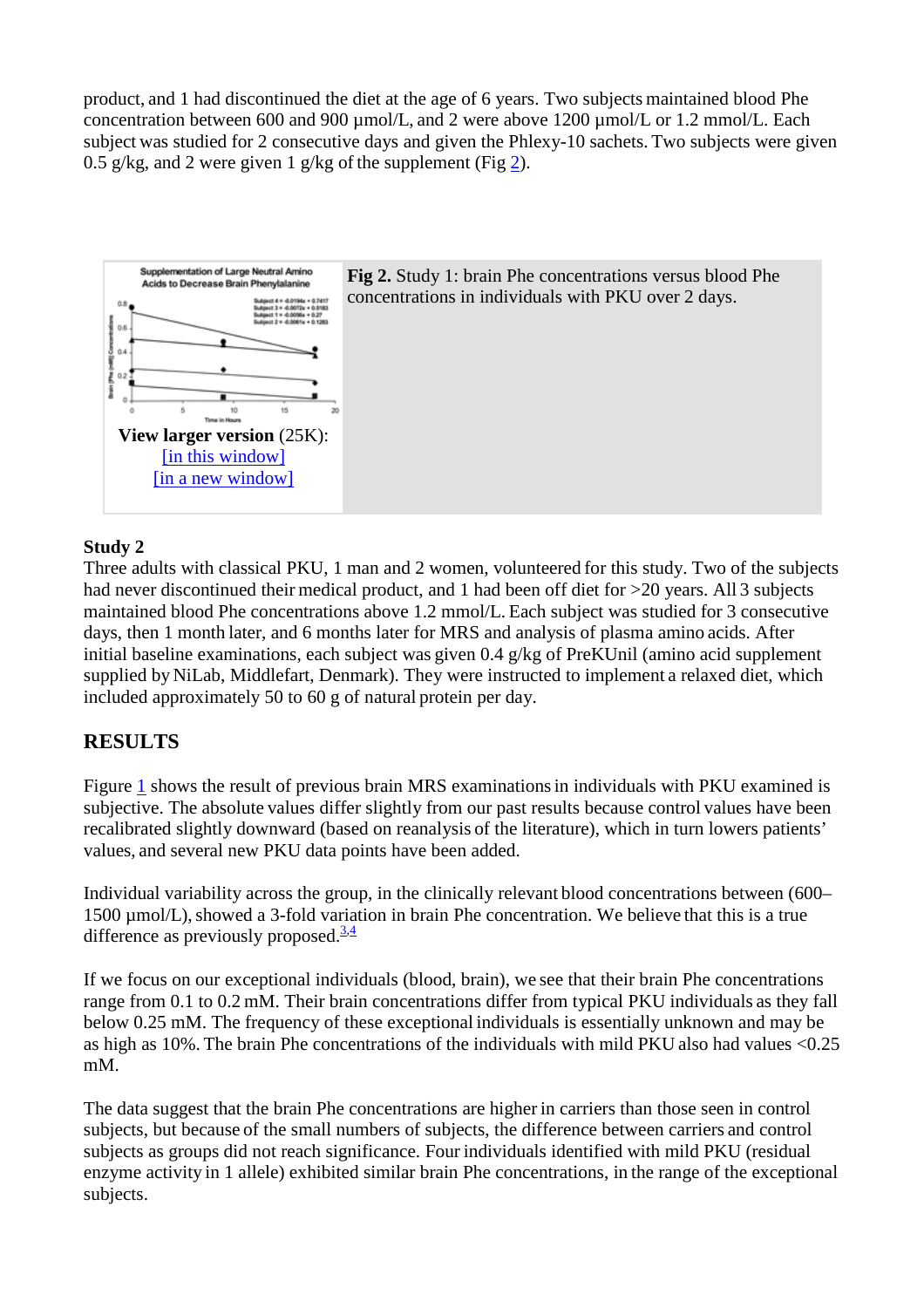The overall distribution of the data (Fig 1) as a whole provided an interesting observation. In determining the direction of the range of blood Phe concentrations, it seems to be exponential rather than linear. It is expected that at higher blood Phe concentrations, brain Phe concentrations would begin to reach equilibrium as a result of saturation of the carrier, thus making the shape of the curve sigmoidal.

It would be important to investigate the ability of the **LNAA**sin the medical products to compete for transport into the brain, thus lowering the brain Phe concentrations. Therefore, brain Phe levels were measured before and after the supplementation with 2 products: study 1 ( $n = 4$ ) using the Phlexy-10 sachets and study 2  $(n = 3)$  using the PreKUnil tablets. In this study, a very small correction to brain Phe levels as a result of tyrosine has been made based on the tyrosine levels in the blood.

Study 1 was performed over 2 consecutive days, and 3 cerebral MRS measurements were obtained. The **LNAA**s were supplied by the Phlexy-10 sachets at 0.5 g/kg body weight for 2 subjects and at 1 g/kg body weight for the other 2. Study 2 was performed over a period of 6 months, and the **LNAA**s were supplied by the PreKUnil tablets at a dose of 0.4 g/kg body weight.

In study 1 (Fig 2), all 4 subjects demonstrated a decrease in brain Phe concentration. Daily diet records indicate that natural protein intake ranged from 10 to 40 g. However, a brain/blood ratio comparison could not be completed because of a lack of blood data at several points. Because the study population wasso small, no measure of significance was attempted.

In study 2, an observable decrease in brain Phe concentrations of approximately 20% was observed over a period of 3 days (Fig 3). This difference did not reach significance. However, the decrease became more apparent at the 6-month interval (Fig 4) despite that all of the subjects were on a normal diet consisting of 40 to 80 g of natural protein daily. Because of such a small population, it is premature to say whether the effect is significant. Should this declining trend in brain Phe concentrations be shown in a larger study population, it would be of clinical relevance. A total amino acid profile on these subjects was also obtained at the study intervals. Both the blood tyrosine and tryptophan increased from below normal to normal levels (Fig 5).



**Fig 3.** Study 2: brain Phe concentrations versus blood Phe concentrations in individuals with PKU over 3 days.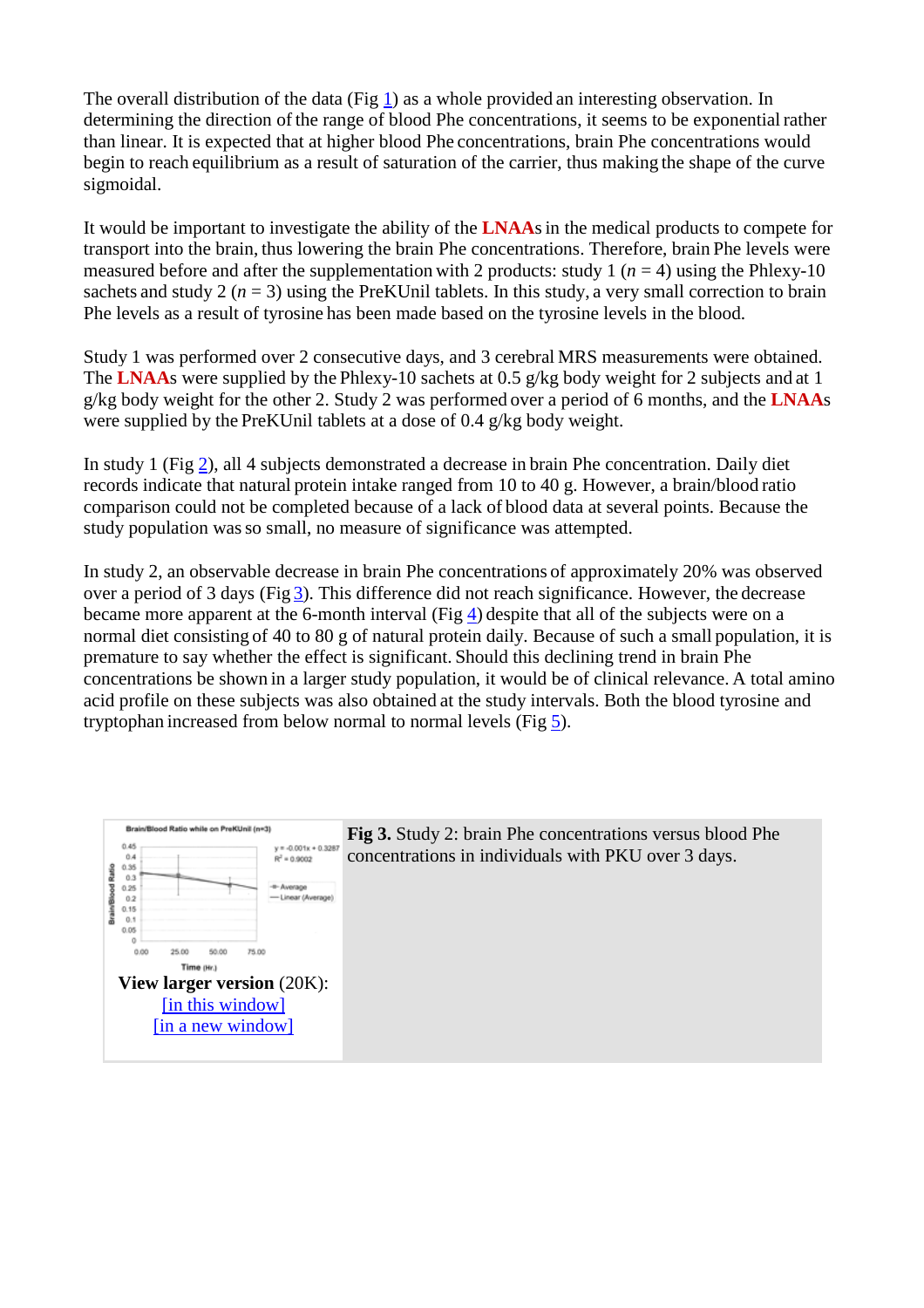

**Fig 4.** Study 2: brain Phe concentrations versus blood Phe concentrations in individuals with PKU over 6 months.



**Fig 5.** Study 2: blood tyrosine and tryptophan concentrations in individuals with PKU during the course of the study.

## **DISCUSSION**

In our studies, only 1 of the 10 of our subjects with mild PKU  $(n = 4)$  and our exceptional PKU individuals ( $n = 6$ ) reached brain Phe concentrations  $> 0.25$  mM. These people are cognitively normal. In the original collaborative study on children with PKU at 12 years of age, IQ decreases were noted in subjects only when blood levels of Phe were >900 µmol/L. Clinically, it seems that adults are less sensitive to Phe toxicity than children. Previously, we had suggested that brain Phe concentrations up to 0.25 mM were reasonable to accept in a clinical setting, and the additional data included here strengthen our opinion. However, we do not exclude the possibility that some individuals may not be hypersensitive to higher concentrations of Phe.

A recent analysis of a subset of these data viewed strictly from a clinical interpretation suggested that brain Phe levels up to 0.35 mM/L may even be largely benign in adults.<sup>3</sup> As a group (Fig 1), these brain Phe concentrations are reached at blood Phe concentrations of 1000 µmol/L, a level compatible with the recommendations of the United States, British, and German consensus recommendations. $\frac{2}{3}$ Medical product supplementation at the doses given in our study lowers brain Phe concentrations; however, confirmation from a larger study is needed.

The question of the nature of the increase in brain Phe concentrations with increasing blood Phe is a relevant point for discussion. The apparent "better fit" of exponential data to the overall data is not surprising and should be expected. This was not apparent early in the study. For example, if the concentrations of all other amino acids are held constant but the Phe is increased, then the Phe will occupy an increasing number of sites on the**LNAA** transporter. This will have the effect seen here of making the curve seem to be more exponential. Regulatory mechanisms would tend to upregulate the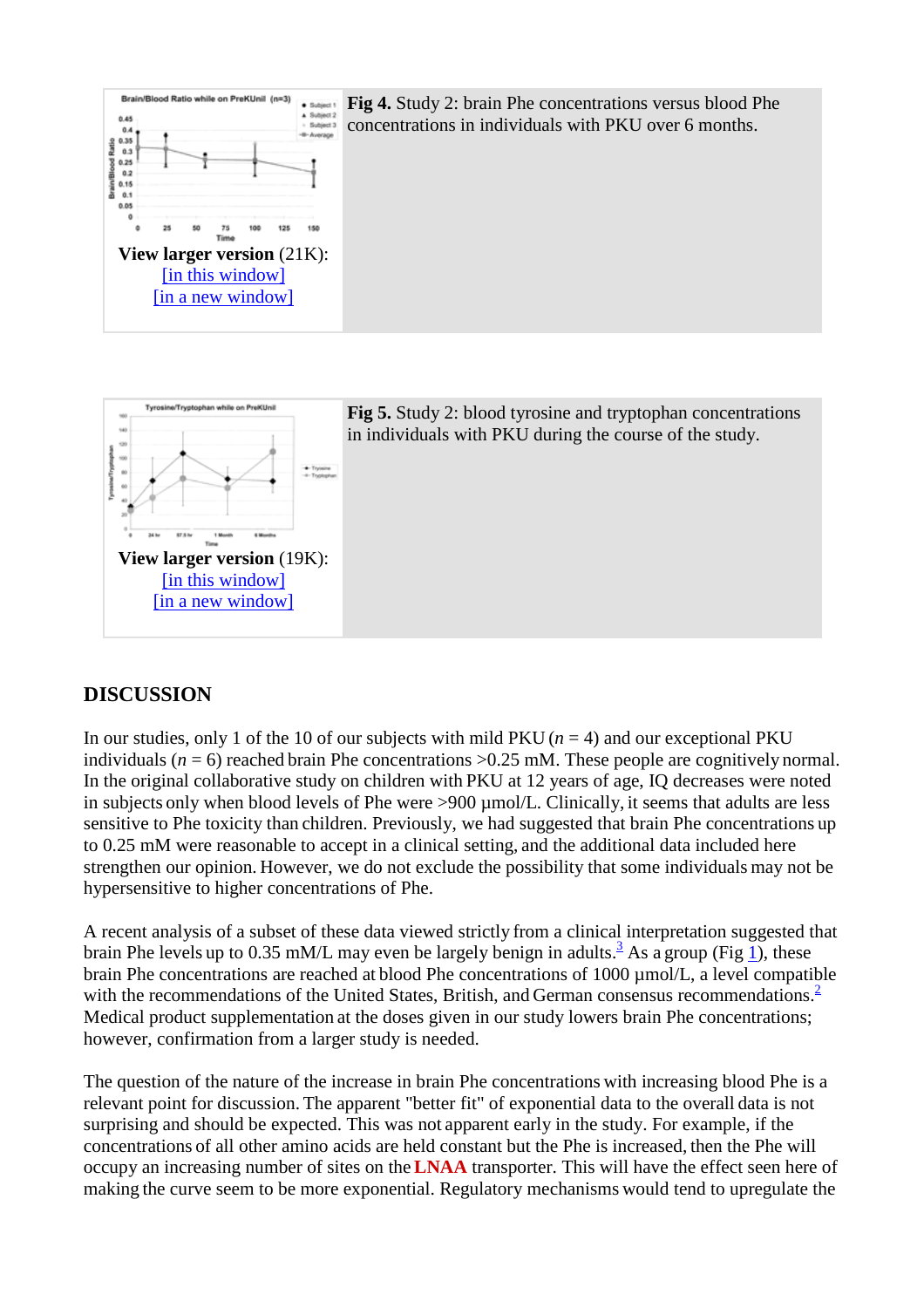number of transporters, thus increasing the overall transport of **LNAA**s. These factors may be subject to individual variability. Thus, the time-dependent blood-brain equilibrium may be more complex than can be modeled with a simple linear equilibrium model.

The use of MRS in a clinical setting is best illustrated by these examples. A 15-year-old subject presented to the clinic expressing a wish to go off diet. His parents supported his assessment that the diet is an excess burden to place on an adolescent. A magnetic resonance imaging (MRI)/MRS examination was obtained. The MRI images showed a large amount of white matter changes, and MRS indicated a relatively high brain/blood Phe ratio. This concrete example of the effect of the high Phe concentrations provided support for the physician to persuade parents and the PKU subject to accept that diet discontinuation was unacceptable.

The second case involved 1 of the exceptional individuals. The subject presented to the clinic, and a blood Phe specimen was obtained. The blood Phe result was found to be near 1386 µmol/L. An MRI/MRS examination was performed and demonstrated a normal-appearing brain with a brain Phe concentration in the 0.2 to 0.25 mM range. For this reason, we did not work aggressively to reverse thissubject's decision to relax dietary control.

# **CONCLUSION**

MRS of the brain is an excellent diagnostic modality for determining brain Phe concentrations and has been shown to be useful in the management of PKU. Despite intensive counseling, many adults and adolescents find it difficult or impossible to follow a Phe-restricted diet closely. In addition, there are certain individuals who are exceptional and may not need to be as strict in their dietary adherence as those with the more common classical PKU. Dietary supplementation with **LNAA**s has been shown to lower brain Phe concentrations in adults with PKU. However, the most important intervention in young children with PKU remains the Phe-restricted diet, which must be followed closely by infants and children to avoid adverse future neurologic sequelae or fetal complications during pregnancy.

# **ACKNOWLEDGMENTS**

This study was supported by the Research Institute of the Childrens Hospital of Los Angeles, SHS North America, Gaithersburg, MD, and NiLab Laboratory in Denmark.

# **FOOTNOTES**

Reprint requests to (R.A.M.) Department Radiology MS#81, Childrens Hospital Los Angeles, 4650 Sunset Blvd MS 81, Los Angeles, CA 90027. E-mail rmoats@chla.usc.edu

## **REFERENCES**

- 1. Walter JH, White FJ, Hall SK, et al. How practical are recommendations for dietary control in phenylketonuria? *Lancet.*2002; 360 :55 –57[CrossRef][ISI][Medline]
- 2. US Department of Health and Human Services. *Report of the NIH Consensus Development Conference on Phenylketonuria: Screening and Management.* Washington, DC: US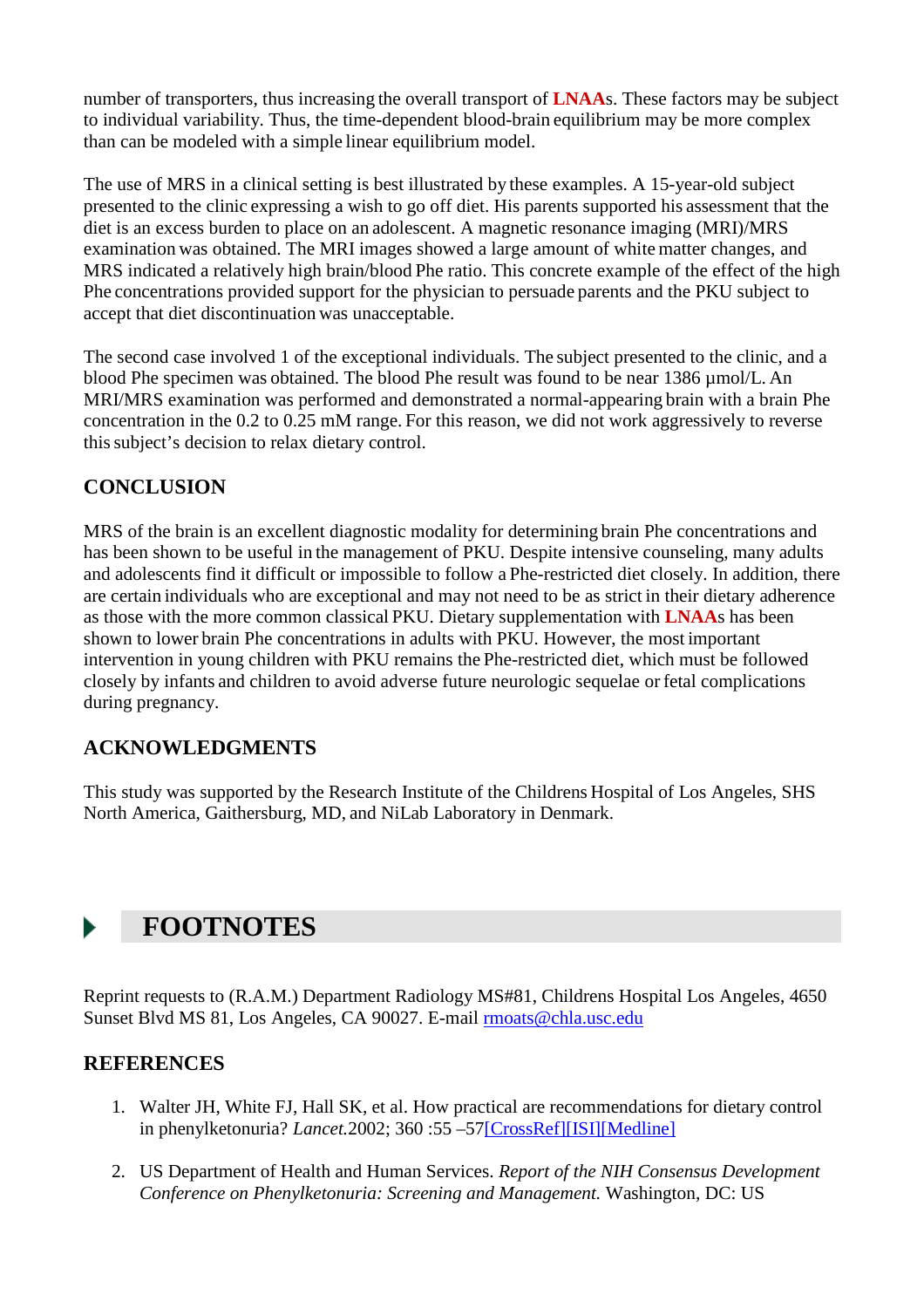Department of Health and Human Services, Public Health Service, National Institutes of Health, National Institute of Child Health and Human Development; 2001

- 3. Koch R, Moats R, Guttler F, et al. Blood-brain phenylalanine relationships in persons with phenylketonuria. *Pediatrics.*2000; 106 :1093 –1096[Abstract/Free Full Text]
- 4. Moats RA, Koch R, **Moseley** K, et al. Brain phenylalanine concentration in the management of adults with phenylketonuria. *J Inherit Metab Dis.*2000; 23 :7 –14[CrossRef][ISI][Medline]
- 5. Moller HE, Weglage J, Wiedermann D, Ullrich K. Blood-brain barrier phenylalanine transport and individual vulnerability in phenylketonuria. *J Cereb Blood Flow Metab.*1998; 18 :1184 –1191[ISI][Medline]
- 6. Moller HE, Ullrich K, Weglage J. In vivo proton magnetic resonance spectroscopy in phenylketonuria. *Eur J Pediatr.*2000; 159(suppl 2) :S121 –S125[CrossRef][ISI][Medline]
- 7. Pietz J, Kreis R, Rupp A, et al. Large neutral amino acids block phenylalanine transport into brain tissue in patients with phenylketonuria. *J Clin Invest.*1999; 103 :1169 – 1178[Abstract/Free Full Text]
- 8. Weglage J, Moller HE, Wiedermann D, et al. In vivo NMR spectroscopy in patients with phenylketonuria: clinical significance of interindividual differences in brain phenylalanine concentrations. *J Inherit Metab Dis.*1998; 21 :81 –82[CrossRef][ISI][Medline]
- 9. Weglage J, Wiedermann D, Denecke J, et al. Individual blood-brain barrier phenylalanine transport determines clinical outcome in phenylketonuria. *Ann Neurol.*2001; 50 :463 – 467[CrossRef][ISI][Medline]

Dow nload Image to Pow erPoint

Click here to download a slide of this image in PowerPoint format. You do NOT need to request permission if you are reproducing or paraphrasing a table or figure to make slides or handouts for an educational lecture or discussion that is under the auspices of a not-for-profit educational organization. Otherwise, contact permissions@aap.org for additional information or to make a request. Click on image to view larger version.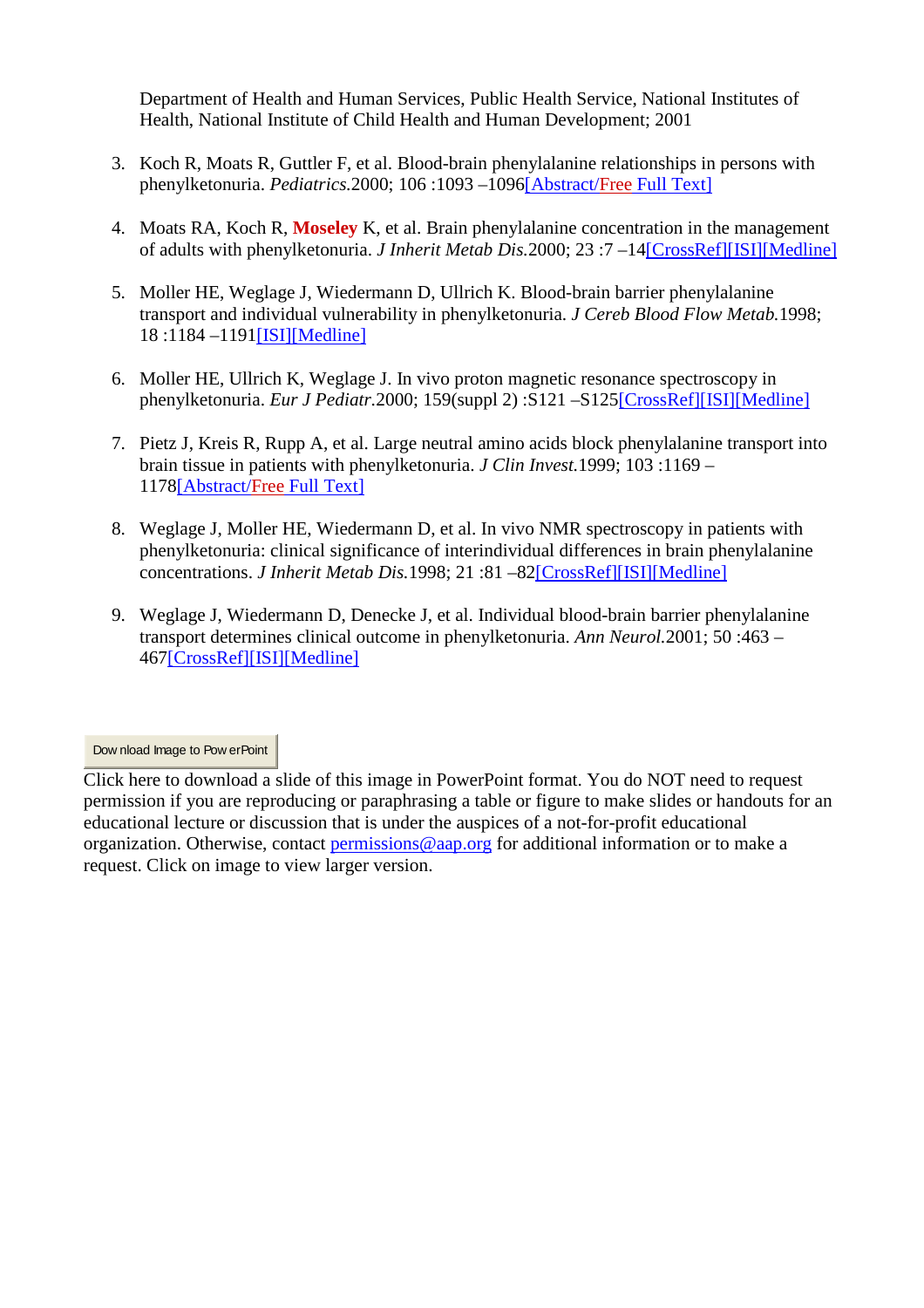

**Fig 1.** Summary of brain Phe concentrations versus blood Phe concentrations in an individual with PKU.

#### This Article

- **Abstract FREE**
- Full Text (PDF)
- P<sup>3</sup>Rs: Submit a response